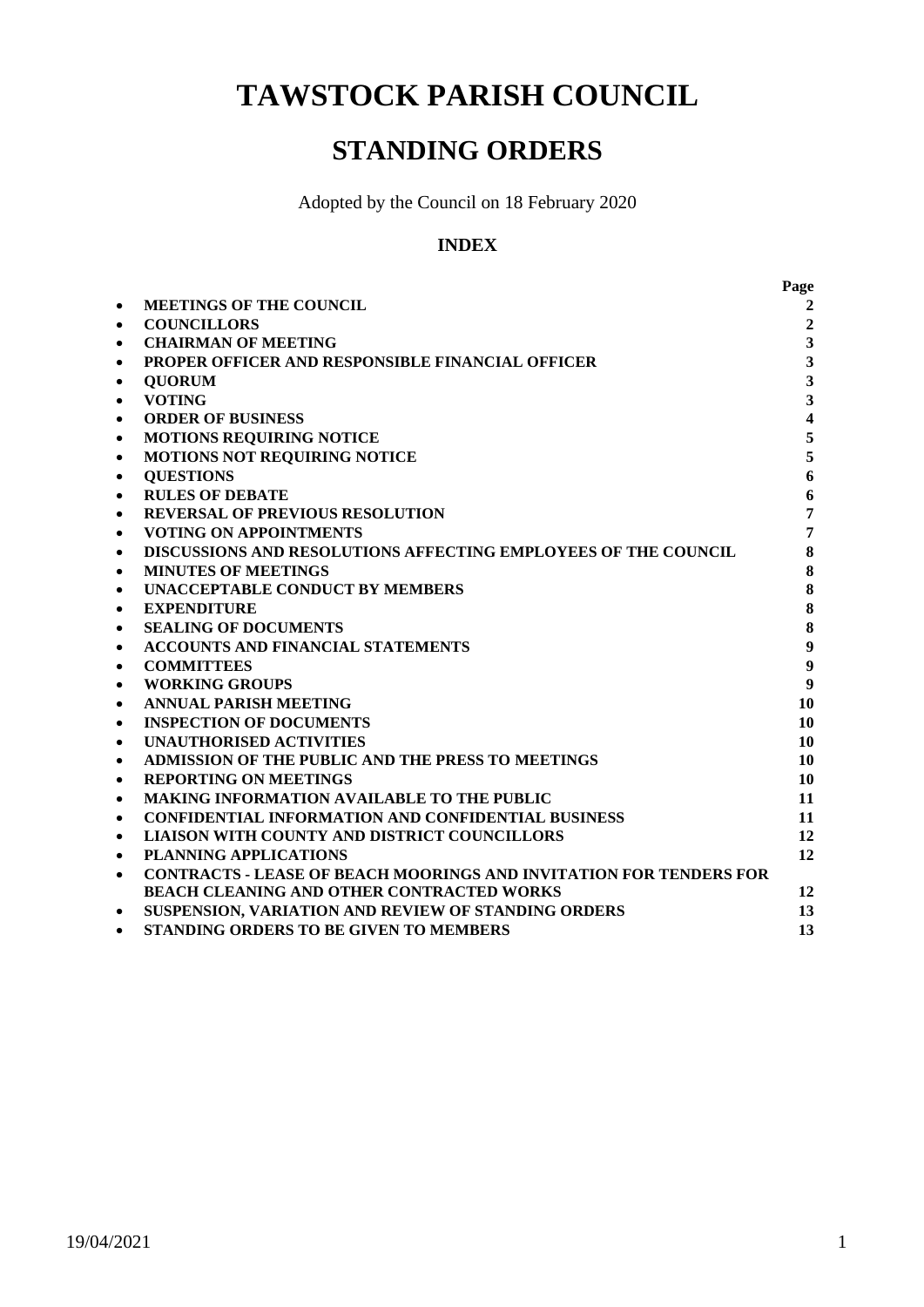## **MEETINGS OF THE COUNCIL**

- 1. The purpose of meetings of Tawstock Parish Council is to exercise the powers and obligations of the Council conferred on it by relevant legislation in the best interests of Tawstock parishioners.
- 2. Meetings of the Council will be held at the Village Hall, Tawstock, or such other place as may from time to time be determined by the Council.
- 3. The Annual Meeting of the Council shall be held on the third Tuesday in May at 7.00 pm.
- 4. In addition to the Annual Meeting of the Council, and any extraordinary meetings convened in accordance with Standing Order 5, meetings for the transaction of general business (ordinary meetings) will be held at 7.00 pm on the third Tuesday of each month except August (when there will be no meeting)..
- 5. Extraordinary meetings of the Council may be called by the Clerk at the request of the Chairman of the Council or at the written request of any two councillors. The business conducted at an extraordinary meeting shall be restricted to the item(s) specified in the request for the extraordinary meeting and there shall be no consideration of any other business.
- 6. Meetings shall be open to the public unless their presence is prejudicial to the public interest by reason of the confidential nature of the business to be transacted or for other special reasons. The public's exclusion from part or all of a meeting shall be by a resolution of the Council which shall give reasons for the public's exclusion.
- 7. Notice of each meeting including the time, place and agenda shall be given to councillors and to the public a minimum of three clear days before the meeting.
- 8. When a meeting of the Council has been continued until 9.00 in the evening and its business remains unfinished any unfinished business shall be postponed until the next ordinary meeting unless a majority of members present and voting shall determine to continue the meeting or adjourn it to some other specified day.

# **COUNCILLORS**

- 9. In these Standing Orders, the term "members" refers to councillors.
- 10. A councillor's main job is to participate in the collective decision-making processes of the Council by:
	- (a) attending Council meetings
	- (b) raising matters for the Council to consider and formally decide about at meetings

(c) making informed contributions which influence debates on the business that needs to be decided at those meetings

(d) voting on resolutions at those meetings without bias after giving careful consideration to the arguments put forward in the debates.

- 11. A councillor who wishes to put forward a matter for consideration or to propose a motion at a meeting should notify the Clerk at least five clear days before the meeting. If the wording or subject of a proposed motion is considered improper, the Clerk will consult the chairman of the meeting to consider whether the resolution will be included in the agenda or rejected, and the Clerk's decision shall be final.
- 12. All members must observe Tawstock Parish Council's Members' Code of Conduct whenever they are engaged in the Council's business or the business of an office to which they have been elected or appointed by the Council, or are acting as a representative of the Council. A copy of the Council's Members' Code of Conduct is attached as Appendix A.
- 13. A member who has a personal interest in a matter to be considered at a meeting shall declare that interest but may then take part in debate and vote on that matter.
- 14. Unless he/she has been granted a dispensation, a member shall withdraw from a meeting when it is considering a matter in which he/she has a disclosable pecuniary interest and may not vote on that matter. He/she may return to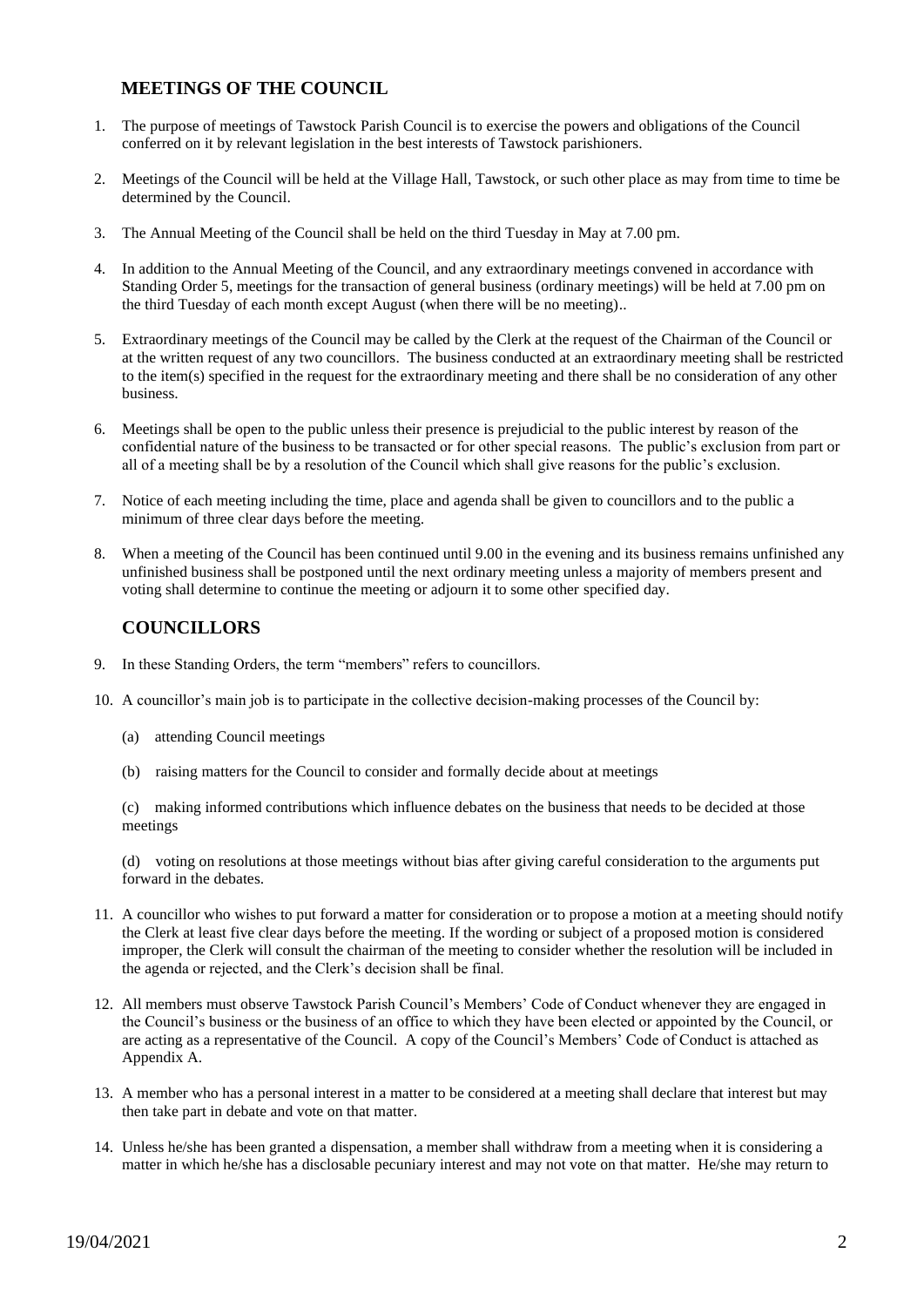the meeting after it has considered the matter in which he/she has the interest.

15. (a) The Clerk will retain a copy of each member's "Register of Financial and Other Interest" forms, which are included in the Council's Publication Scheme.

(b) The Clerk will record in the minutes of each meeting particulars of any notice given by any member or any officer of the Council of any interest in a matter that forms part of the business of the meeting.

- 16. Communications to and between members, including summonses to meetings, agenda and Council documents, may be made by email. To ensure confidentiality, each member is required to have an email facility protected by a password known only to the member. Documents that are to be considered at a meeting and which are circulated to all members by email at least three days before the meeting may be "treated as read" at the meeting.
- 17. Councillors may hold informal meetings from time to time, in particular to discuss procedural issues. There is no obligation for these informal meetings to be held in public. However, decisions cannot be taken at such meetings that commit the Council to any action or that involve the expenditure of public money. It is for the participants to decide among themselves whether the proceedings of such meetings are to be kept confidential.

#### **CHAIRMAN OF MEETING**

18. Meetings will be chaired by the Chairman of the Council or, in his/her absence, by the Vice-Chairman. If neither is present the Councillors shall chose one of their number to preside at the meeting. The person presiding may exercise all the powers and duties of the Chairman in relation to the conduct of the meeting.

#### **PROPER OFFICER AND RESPONSIBLE FINANCIAL OFFICER**

19. The Clerk holds the positions of Proper Officer and Responsible Financial Officer, and is responsible for undertaking the statutory obligations of these offices.

## **QUORUM**

- 20. At all meetings of the Council, three members shall constitute a quorum.
- 21. If a meeting is or becomes inquorate no business may be transacted and the meeting will be closed. The business on the agenda not transacted at that meeting will be adjourned to the next ordinary meeting or to a meeting held on such other day as the Chairman may determine.

#### **VOTING**

- 22. Members will vote by show of hands, or, if at least two members so request, by signed ballot.
- 23. If a member so requires, the Clerk will record the names of the members who voted on any matter so as to show whether they voted for or against it.
- 24. In the event that voting on any matter is not unanimous, the matter shall be decided by a majority of the members present and voting.
- 25. The chairman of a meeting may give an original vote on any matter put to the vote and, in the case of an equality of votes, may exercise a casting vote.
- 26. (a) Exceptionally, in relation to the election of the Chairman of the Council, the Chairman may not give an original vote except in a year of elections to the Council when he/she has been re-elected as a councillor. He/she may then vote for himself/herself.
	- (c) In any case of an equality of votes, the Chairman must use a casting vote to break any deadlock in the appointment of the Chairman, when he/she may then vote for himself/herself.
- 27. Phrases in the minutes of a meeting such as "It was resolved that …" or "A decision was taken that …" or "The Council agreed that …" shall be taken to mean that a matter was decided by voting.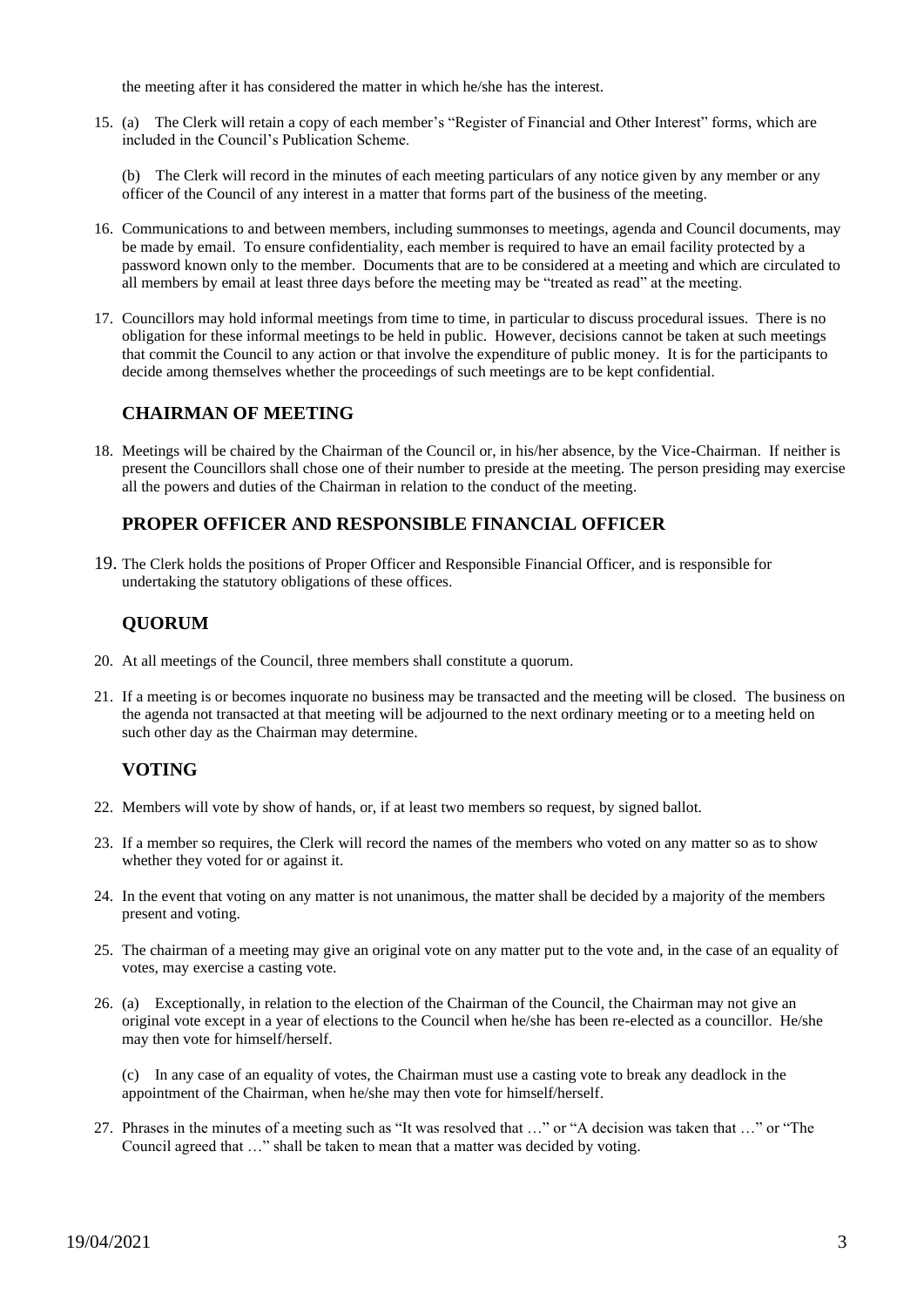#### **ORDER OF BUSINESS**

- 28. At each Annual Meeting the first business shall be:
	- (a) To elect a Chairman

(b) To receive the Chairman's declaration of acceptance of office or, if not then received, to decide when it shall be received

- (c) To elect a Vice-Chairman
- (d) To appoint statutory or standing committees
- (e) To inspect any deeds and trust instruments in the custody of the Council,

and shall thereafter follow the order set in Standing Order 30.

- 29. At every meeting other than the Annual Meeting the first business shall be to appoint a Chairman, if the Chairman and Vice-Chairman are absent, and to receive such declarations of acceptance of office (if any) as are required by law to be made, or if not then received to decide when they shall he received.
- 30. Except at extraordinary meetings, after the first business has been completed, the order of the business, unless the Council otherwise decides on the grounds of urgency, shall be as follows:
	- (a) To hear a police report, if the community constable/PCSO is present, or receive a written report if provided.

(b) (i) To hear questions and representations from parishioners relating to the Council's business. The Chairman and/or Clerk may answer questions from parishioners or may note the questions so that they may be answered later in the meeting or at a later date. This business shall not continue more than 15 minutes, unless a majority of members present and voting shall determine otherwise. Speaking time will be limited to one minute per parishioner, subject to the Chairman's discretion.

 (ii) Members of the public who are not parishioners may then speak at the discretion of the Chairman (after providing their name, address and reason to speak) providing there is time within the 15 minutes allowed for this business.

(c) To hear a report from the County Councillor representative, if present, or receive a written report if provided, providing that this business shall not continue more than ten minutes, unless a majority of members present and voting shall determine otherwise.

(d) To hear a report from the District Councillor representative, if present, or receive a written report if provided, providing that this business shall not continue more than ten minutes, unless a majority of members present and voting shall determine otherwise.

(e) To read and consider the minutes of the previous meeting; provided that if a copy has been circulated to each member not later than the day of issue of the summons to attend the meeting, the minutes may be taken as read. No discussion shall take place upon the minutes except upon their accuracy. Corrections to the minutes shall be made by resolution and must be initialled by the Chairman.

(f) After consideration to approve the signature of the minutes by the presiding Chairman as a correct record.

- (g) To consider matters arising from the minutes of the previous meeting
- (h) To complete business, if any, remaining from the previous meeting.

(i) To review the tracker, being a list of outstanding matters raised at previous meetings, and to take decisions on any of the matters listed.

- (j) To deal with business expressly required by statute to be done.
- (k) To receive such communications as the presiding Chairman may wish to lay before the Council.
- (l) To answer questions in accordance with the Standing Orders under the heading Questions.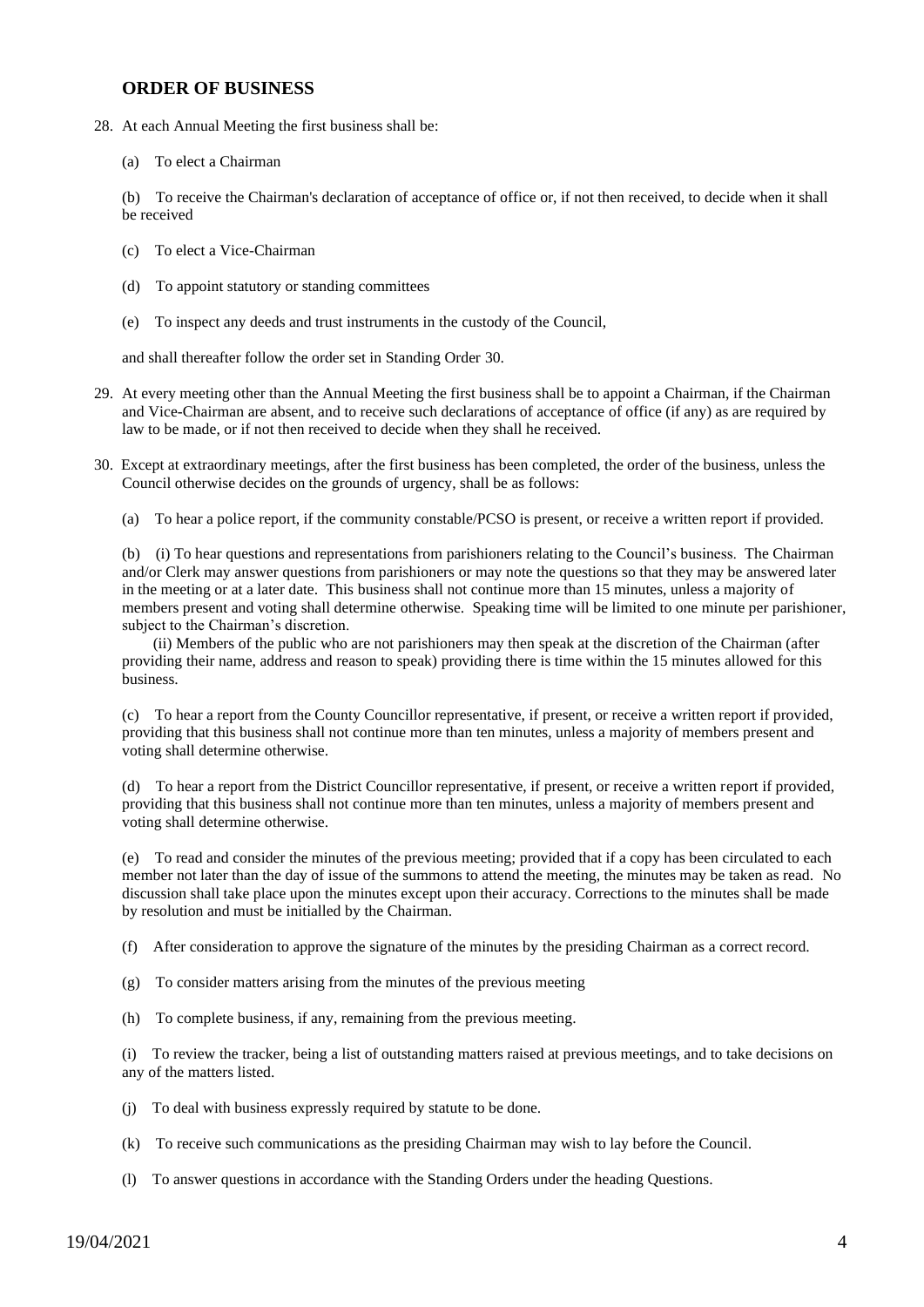- (m) To receive and consider reports and minutes of committees and advisory working groups.
- (n) To receive and consider reports from officers of the Council.
- (o) To authorise the sealing of documents.
- (p) To authorise payments.
- (q) To consider motions or recommendations in the order in which they have been notified.
- (r) To consider planning applications and other communications received from the local planning authority
- (s) Any other business specified in the summons.
- 31. A motion to vary the order of business on the grounds of urgency

(a) may be proposed by the Chairman or by any member and, if proposed by the Chairman, may be put to the vote without being seconded, and

(b) shall be put to the vote without discussion.

#### **MOTIONS REQUIRING NOTICE**

- 32. The agenda of a meeting that accompanies the notice of the meeting constitutes notice of any motion that is included in the agenda.
- 33. Every such motion shall be relevant to a matter over which the Council has power to act or which affects the parish or its residents.
- 34. No decision may be made at a meeting on a motion not on the agenda unless such motion does not require notice.

#### **MOTIONS NOT REQUIRING NOTICE**

- 35. Motions dealing with the following matters may be moved without notice:
	- (a) To appoint a chairman of the meeting.
	- (b) To correct an inaccuracy in the draft minutes of a meeting.
	- (c) To approve the minutes.
	- (d) To alter the order of business.
	- (e) To proceed to the next business.
	- (f) To close or adjourn the debate.
	- (g) To refer a matter to a committee or working group or to require a written report.
	- (h) To appoint a committee or working group or any member thereof.
	- (i) To adopt a report.
	- (j) To move to a vote.
	- (k) To amend a motion (subject to the Standing Orders on Rules of Debate).
	- (1) To give leave to withdraw a motion or an amendment.
	- (m) To extend the time limit for speeches.
	- (n) To consider otherwise than in committee a question affecting an employee.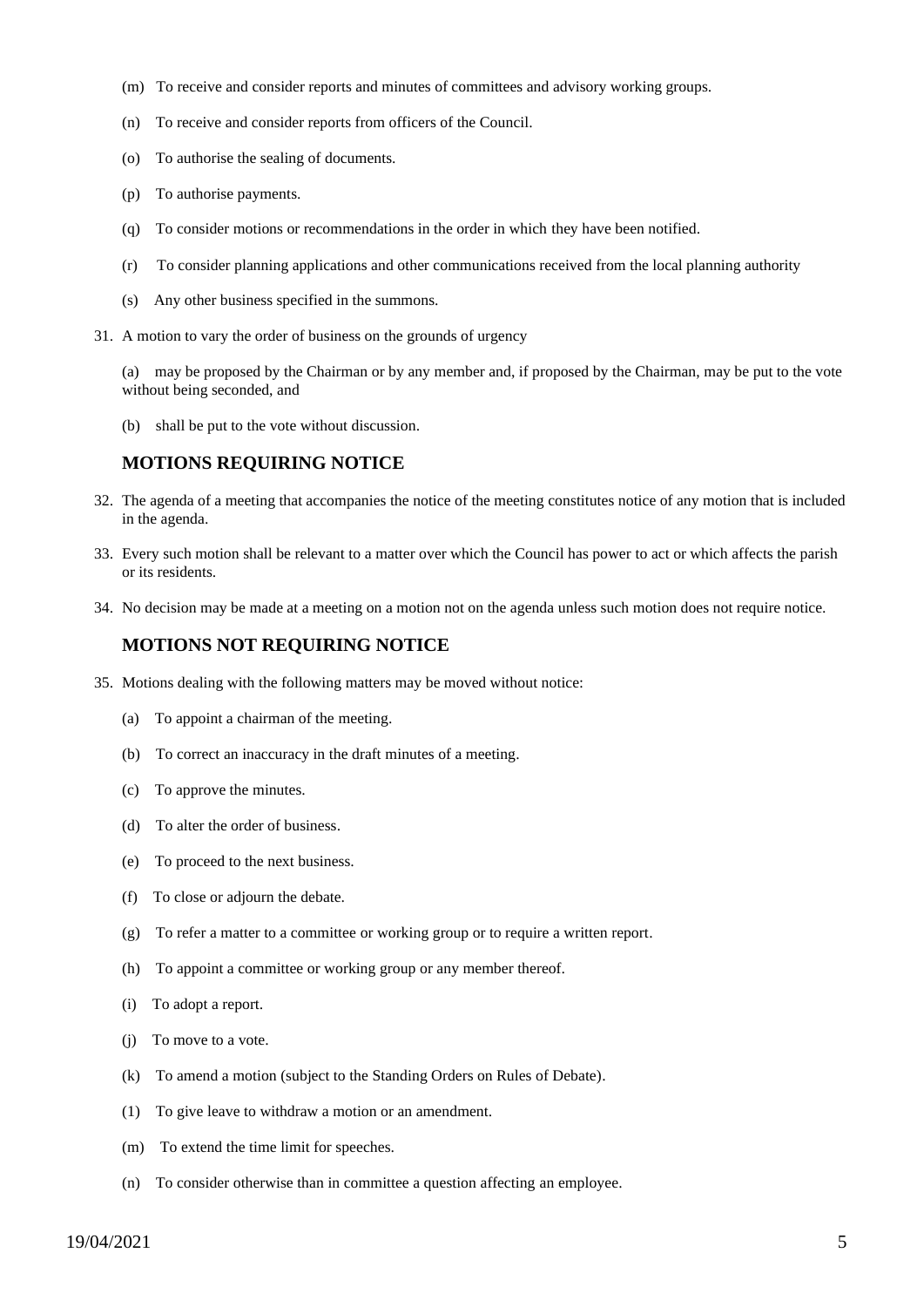(o) To exclude the public and the press from a meeting in respect of confidential or sensitive information or to exclude a member of the public who interrupts the proceedings (subject to the Standing Orders on the Admission of the Public and the Press to Meetings).

(p) To silence or exclude from the meeting a member named for unacceptable conduct (subject to the Standing Orders on Unacceptable Conduct).

- (q) To suspend a particular Standing Order (unless it reflects mandatory statutory requirements).
- (r) To give consent of the Council where such consent is required by the Standing Orders.
- (s) To temporarily suspend, to adjourn or to close a meeting.

#### **QUESTIONS**

- 36. A member may ask the Chairman any question concerning the business of the Council.
- 37. A member with or without notice may ask the Chairman of a committee any question upon the proceedings of the committee then before the Council providing the question is put to the Council before consideration of those proceedings is finished.
- 38. Every question shall be put and answered without discussion.
- 39. A person to whom a question has been put may decline to answer.

#### **RULES OF DEBATE**

40. (a) A motion or amendment shall not be discussed unless it has been proposed and seconded, and unless proper notice has been given. It shall, if required by the Chairman, be reduced to writing and handed to him/her before it is further discussed or put to the meeting.

(b) A member when seconding a motion or amendment may, if he then declares his intention to do so, reserve his/her speech until a later period of the debate.

(c) A member shall direct his speech to the question under discussion or to a personal explanation or to a question of order.

(d) No speech shall exceed five minutes, except by consent of the Council.

- (e) An amendment shall be either:
	- (i) To leave out words or
	- (ii) To leave out words and insert or add others or
	- (iii) To insert or add words.
- (f) An amendment shall not have the effect of negating the motion before the Council.

(g) If an amendment be carried, the motion, as amended, shall take the place of the original motion and shall become the motion upon which any further amendment may be moved.

(h) A further amendment shall not be moved until the Council has disposed of every amendment previously moved.

(i) The mover of a motion or of an amendment shall have a right to reply.

(j) A member, other than the mover of a motion, shall not, without leave of the Council, speak more than once on any motion except to move an amendment, or to an amendment, or on a point of order, or in personal explanation, or to move the closure.

(k) A member may rise to make a point of order or a personal explanation. A personal explanation shall be confined to some material part of a former speech by him/her, which may have been misunderstood. A member rising for these purposes shall be heard forthwith.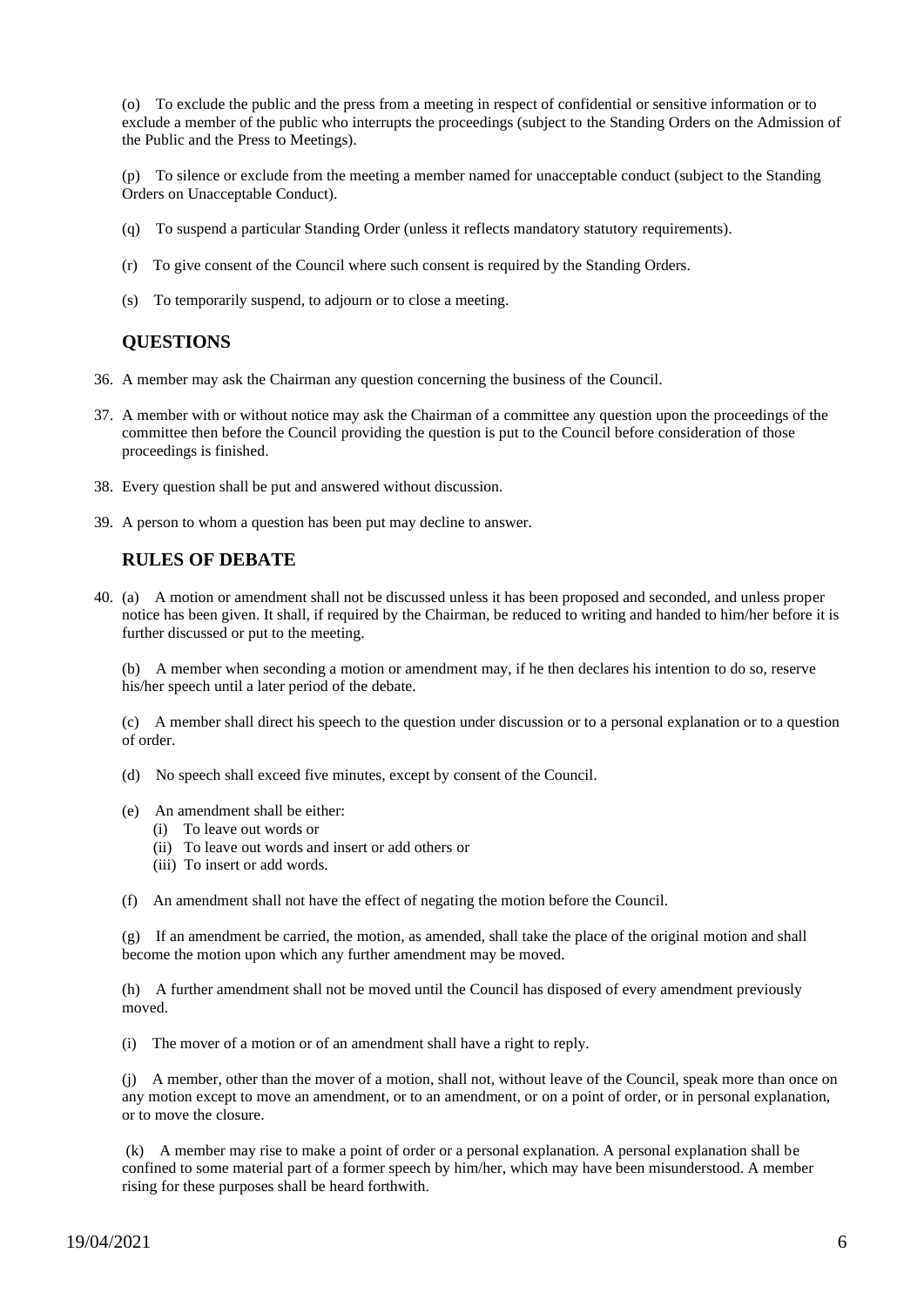(l) A motion or amendment may be withdrawn by the proposer with the unanimous consent of the Council, which shall be signified without discussion, and no member may speak upon it after permission has been asked for its withdrawal unless such permission has been refused.

- (m) When a motion is under debate no other motion shall be moved except the following:
	- (i) To amend the motion.
	- (ii) To proceed to the next business.
	- (iii) To adjourn the debate.
	- (iv) That the question be now put.
	- (v) That a member named be not further heard.
	- (vi) That a member named do leave the meeting.
	- (vii) That the resolution be referred to a committee.
	- (viii) To exclude the public or press or both.
	- (ix) To adjourn the meeting.
- 41. (a) The ruling of the Chairman on a point of order or on the admissibility of a personal explanation shall not be discussed.
	- (b) Members shall address the Chairman.

(c) If two or more members rise, the Chairman shall call upon one of them to speak and the others to resume their seats.

- (d) Whenever the Chairman rises during a debate all other members shall be seated and silent.
- (e) Third parties may only speak with the permission of the Council.
- 42. At the end of any speech a member may, without comment, move "that the question be now put", "that the debate be now adjourned" or "that the Council do now adjourn". If such motion is seconded and if the Chairman is of the opinion that the question before the Council has been sufficiently debated (but not otherwise) he shall forthwith put the motion. If the motion "that the question he now put" is carried, he shall call upon the mover to exercise or waive the right of reply and shall put the question immediately after that right has been exercised or waived. The adjournment of a debate or of the Council shall not prejudice the mover's right of reply at the resumption.
- 43. The mover of a motion shall have a right to reply immediately before the motion is put to the vote. If an amendment is proposed the mover of the amendment shall be entitled to reply immediately before the amendment is put to the vote. A member exercising a right of reply shall not introduce new matter. After the right of reply has been exercised or waived a vote shall be taken without further discussion.
- 44. A member may, with the consent of his seconder, move amendments to his own resolution.

# **REVERSAL OF PREVIOUS RESOLUTION**

45. (a) A decision (whether affirmative or negative) of the Council shall not be reversed within six months save by special resolution, the written notice whereof bears the names of at least six members of the Council.

(b) When a special resolution has been disposed of no similar resolution may be moved within a further six months.

(c) This Standing Order shall not apply to resolutions moved in pursuance of the report or recommendation of a committee.

#### **VOTING ON APPOINTMENTS**

46. Where more than two persons have been nominated for any position to be filled by the Council and of the votes given there is not a clear majority in favour of one person, the name of the person having the least number of votes shall be struck off the list and a fresh vote taken, and so on until a majority of votes is given in favour of one person.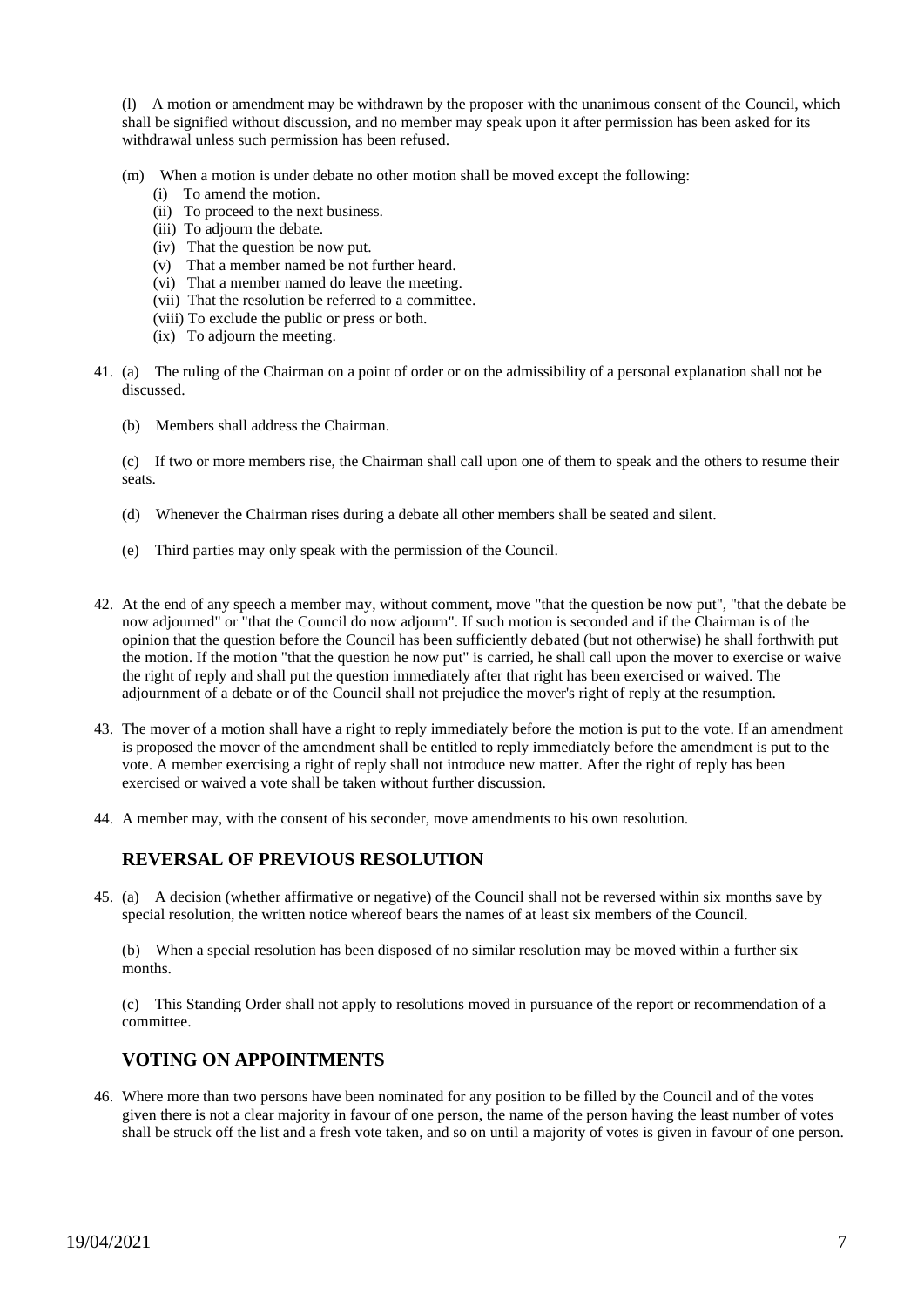## **DISCUSSIONS AND RESOLUTIONS AFFECTING EMPLOYEES OF THE COUNCIL**

47. If at a meeting there arises any question relating to the appointment, conduct, promotion, dismissal, salary or conditions of service of any person employed by the Council it shall not be considered until the Council or committee (as the case may be) has decided whether or not the public should be excluded.

# **MINUTES OF MEETINGS**

- 48. Minutes shall be prepared by the Clerk of all meetings of the Council and its committees. Such minutes are not intended to be a verbatim record of what is said at the meeting but they will include a brief report on each item on the agenda and shall record:
	- (i) the names of members present and those not present
	- (ii) the chairman of the meeting
	- (ii) members' declarations of interest and whether members with interests left and returned to the meeting
	- (iii) appointments made
	- (iv) all resolutions passed and decisions made
	- (vi) reports and recommendations of committees and working groups presented to the meeting
	- (vii) expenditure authorised
	- (viii) documents authorised for sealing
	- (ix) contracts authorised for signature
	- $(x)$  recommendations made to the planning authority
	- (xi) decisions of the planning authority

# **UNACCEPTABLE CONDUCT BY MEMBERS**

49. (a) It shall be considered unacceptable conduct for a member to wilfully obstruct business at a meeting, to persistently disregard rulings of the Chairman, or to behave improperly, offensively or maliciously, or in such a manner as to bring the Council into disrepute.

(b) If, in the opinion of the Chairman, a member has acted in an unacceptable way the Chairman shall express that opinion to the Council and thereafter any member may move that the member named be no longer heard or that the member named do leave the meeting, and the motion, if seconded, shall be put forthwith and without discussion.

(c) If either of the motions mentioned in sub-paragraph (b) is disobeyed, the Chairman may suspend the meeting or take such further steps as may reasonably be necessary to enforce them.

(d) If, in the opinion of the Chairman, a member has persistently breached these Standing Orders or the Members' Code of Conduct the Chairman shall express that opinion to the Council and thereafter any member may move that the District Council's monitoring officer be notified with a view to taking disciplinary action against the member.

# **EXPENDITURE**

- 50. The Council shall hold one or more bank accounts and may, by resolution of the Council, hold a debit card. Records of all bank transactions shall be kept by the Clerk and such records shall be made available to councillors at all reasonable times on request.
- 51. Orders for the payment of money shall be authorised by resolution of the Council and effected by two members except that, when authorised by the Council, payments may be made by debit card by the Clerk .

# **SEALING OF DOCUMENTS**

- 52. (a) A document shall not be sealed on behalf of the Council unless its sealing has been authorised by a resolution.
	- (b) Any two members of the Council may seal, on behalf of the Council, any document required by law to be issued under seal.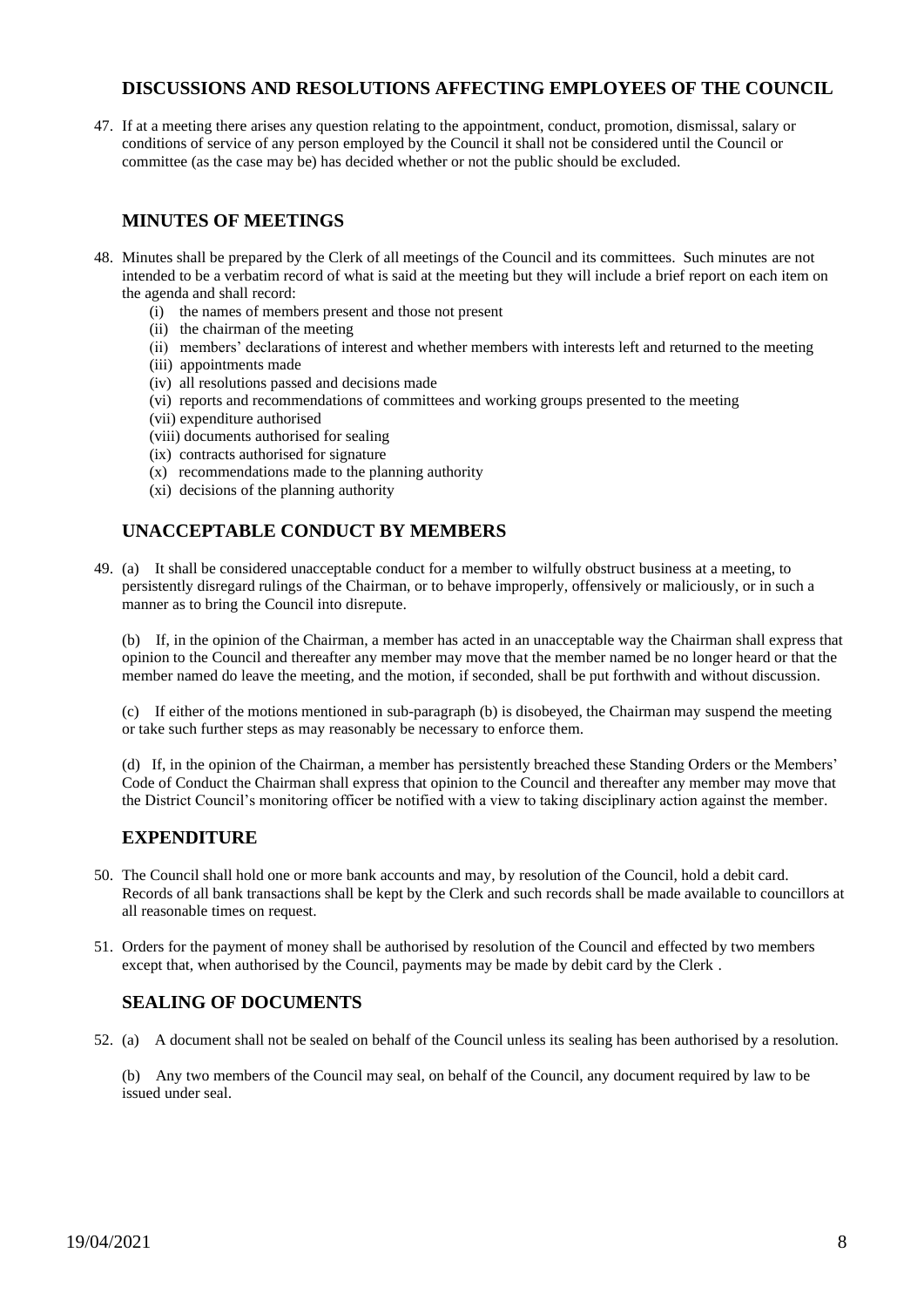## **ACCOUNTS AND FINANCIAL STATEMENTS**

53. (a) Except as provided in paragraph (b) of this Standing Order or by statute all accounts for payment and claims upon the Council shall be laid before the Council.

(b) Where it is necessary to make a payment before it has been authorised by the Council, such payment shall be certified as to its correctness and urgency by the appropriate officer. Unless it has been authorised by the Council, payment shall be authorised by the committee, if any, having charge of the business to which it relates or by the Chairman or Vice-Chairman of the Council.

(c) All payments authorised under sub-paragraph (b) of this Standing Order or made without authority of the Council shall be separately included in the next schedule of payments laid before the Council.

54. The Clerk shall supply to each member at the ordinary meeting next after the end of each six months in a Financial Year a statement of receipts and payments during the six months and cumulatively.

# **COMMITTEES**

- 55. The Council may at the Annual Meeting appoint standing committees and may at any other time appoint such committees as are necessary but, subject to any statutory provision in that regard:
	- (a) shall not appoint any member so as to hold office later than the next Annual Meeting and
	- (b) may at any time dissolve or alter the membership of a committee or working group.

The Chairman and Vice-Chairman shall be members of every committee.

- 56. The duties, responsibilities and powers of each committee (which may include delegated responsibility to take decisions on behalf of the Council) shall be recorded in writing and approved by the Council. Meetings of committees must be advertised and are open to the public.
- 57. The Chairman of a committee or the Chairman of the Council may summon a special meeting of that committee at any time. A special meeting may also be summoned on the requisition in writing of not less than a quarter of the members of the committee. The summons shall set out the business to be considered at the special meeting and no other business shall be transacted at that meeting.
- 58. Except where ordered by the Council in the case of a committee, the quorum of a committee shall be one half of its members. The Council may appoint members as Chairman and Vice-Chairman of any committee or working group but, failing this, every committee and working group shall at its first meeting before proceeding to any other business elect a Chairman and may elect a Vice-Chairman who shall hold office until the next Annual Meeting of the Council.
- 59. The Standing Orders on rules of debate (except those parts relating to standing and to speaking more than once) and the Standing Order on interests of members in contracts and other matters shall apply to members of committees and working groups insofar as they are appropriate.
- 60. Members of committees shall vote by show of hands.
- 61. Chairmen of committees shall have a second or casting vote.
- 62. A member who has proposed a motion that has been referred to any committee of which he/she is not a member may explain his motion to the committee but shall not vote.
- 63. Any Council member shall, unless the Council otherwise orders, be entitled to be present as a spectator at the meetings of any committee of which he is not a member and to speak if authorised by the Chairman.

## **WORKING GROUPS**

64. The Council may also appoint working groups, the purpose of such groups being to investigate matters of concern to the Council, to explore options and to present reports to the Council. Working groups may make recommendations to the Council but cannot make decisions on behalf of the Council. Working groups are not subject to the strict rules that apply to Council meetings and their meetings do not have to be held in public.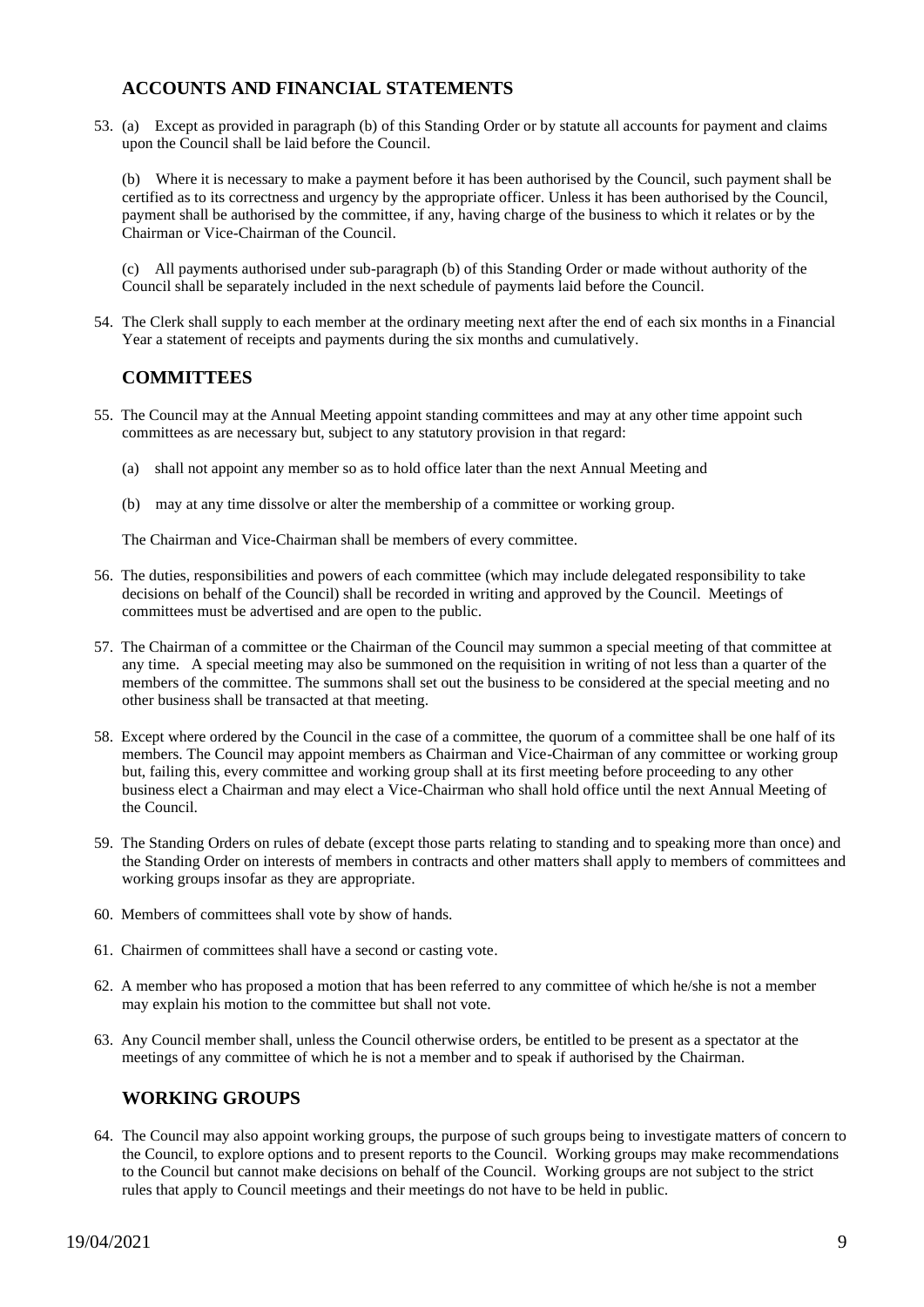## **ANNUAL PARISH MEETING**

- 65. An Annual Parish Meeting will be held on a Tuesday between  $1<sup>st</sup>$  March and  $1<sup>st</sup>$  June. The meeting may be called by the Chairman of the Parish Council or by any two Parish Councillors or by any six electors of the Parish. Public notice of the meeting will be given at least seven clear days beforehand. The Chairman of the Parish Council will preside at the Parish Meeting or, in his/her absence, the Vice-Chairman will preside. If neither is present the Parish Meeting must appoint a person to preside at that meeting.
- 66. If any parishioner has any pecuniary interest, direct or indirect, in any contract, proposed contract or any other matter discussed at the Parish Meeting he/she shall not take part in that discussion.
- 67. Only those on the electoral role of the Parish may vote at the Parish Meeting.

#### **INSPECTION OF DOCUMENTS**

- 68. A member may for the purpose of his duty as such (but not otherwise) inspect any document in possession of the Council or a committee, and if copies are available shall, on request, be supplied for the like purpose with a copy.
- 69. (a) All minutes kept by the Council and any committee shall be open for the inspection of any member of the Council.

(b) The minutes of the Council shall be open to inspection by any local government elector of the parish without charge.

#### **UNAUTHORISED ACTIVITIES**

- 70. No members of the Council shall in the name of or on behalf of the Council
	- (a) Inspect any lands or premises which the Council has a right or duty to inspect or
	- (b) Issue orders

unless authorised to do so by the Council or the relevant committee.

## **ADMISSION OF THE PUBLIC AND THE PRESS TO MEETINGS**

- 71. The public and the press shall be admitted to all meetings of the full Council which may, however, temporarily exclude the public or the press or both by means of the following resolution: "That in view of the (special) (confidential) nature of the business about to be transacted, it is advisable in the public interest that the public and press be temporarily excluded and they are instructed to withdraw."
- 72. If a member of the public interrupts the proceedings of any meeting, the Chairman may, after warning, order that he/she be removed from the meeting. If a person refuses to leave a meeting, and the meeting cannot proceed due to a person's continued disruptive behaviour, the Chairman may suspend or ultimately close the meeting.

#### **REPORTING ON MEETINGS**

- 73. The Clerk shall afford to the press reasonable facilities for reporting the proceedings of any meeting at which they are entitled to be present.
- 74. A person present at a meeting of the Parish Council or its committees may not report orally or comment about the meeting as it takes place but is otherwise permitted to report on the meeting and such reporting may include:
	- (a) filming, photographing or making an audio recording of the meeting,

(b) using any other means to enable persons not present to see or hear proceedings at the meeting as it takes place or later,

(c) reporting or commenting on the proceedings in writing during or after the meeting or orally reporting or commenting after the meeting.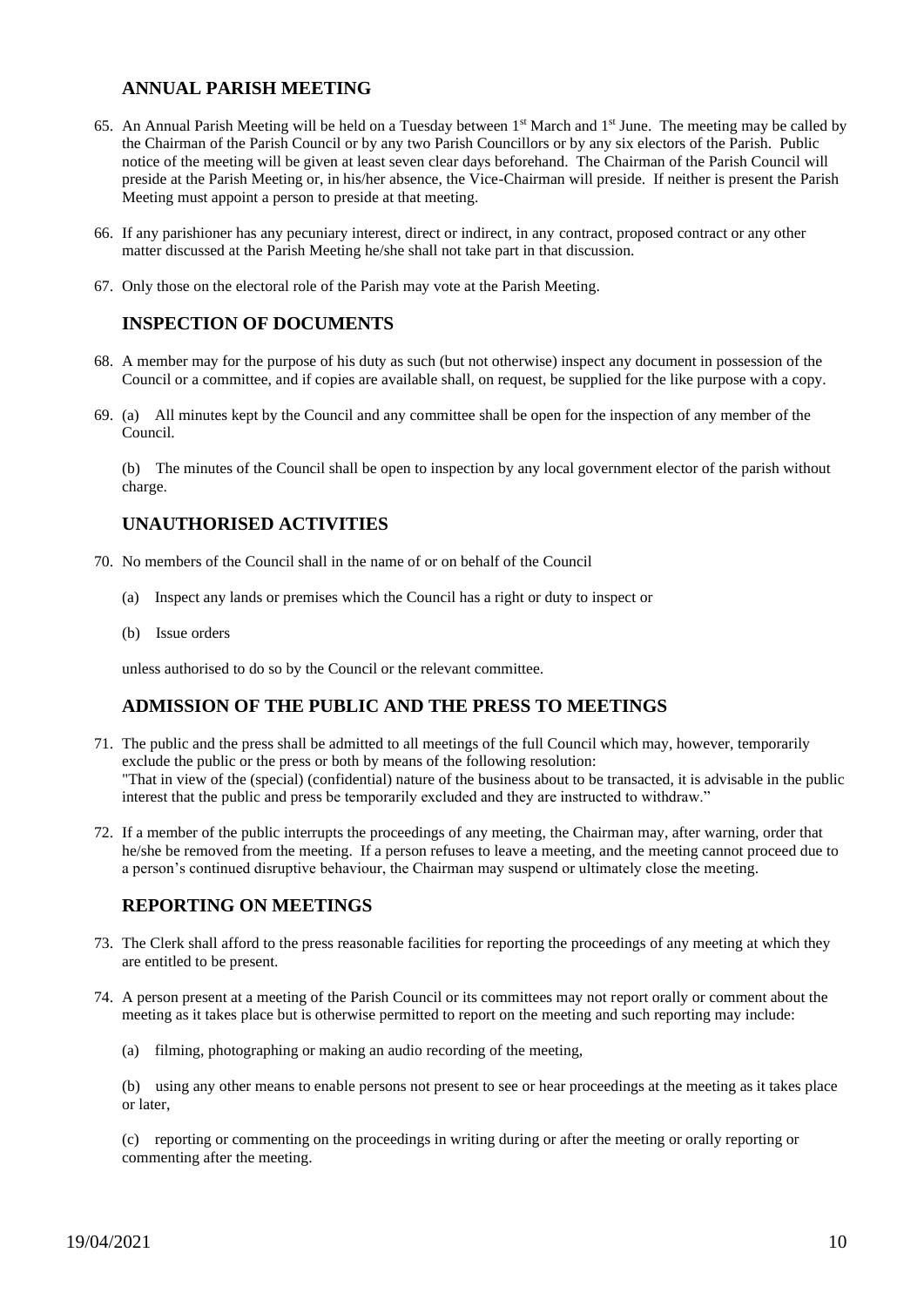- 75. Reporting or recording shall not be permitted during any part of any meeting when the public and press have been temporarily excluded.
- 76. The Council has adopted North Devon Council's protocol on recording/filming at Council meetings, which is incorporated in the following rules (the word recording includes both audio and visual recording):

(a) Anyone wishing to record at a meeting should inform the Chairman or the Clerk before recording commences. The recording must be clearly visible to everyone at the meeting and must not disrupt proceedings.

(b) The Chairman of the meeting has absolute discretion to stop or suspend recording if, in his/her opinion, continuing to do so would prejudice proceedings or if the person recording is in breach of these rules.

(c) During any period when the public and press have been excluded from the meeting anyone recording should leave the room ensuring that all equipment has been turned off.

(d) Any member of the public has the right not to be recorded. Anyone not wishing to be recorded must advise the Chairman at the earliest opportunity.

(e) When reports or recordings are released to the public, this shall be done in such a way as to put the matter reported in context and to present a balanced account of comments and arguments made at the meeting. A recording should not be edited in a way that could lead to misinterpretation or misrepresentation of the proceedings or that ridicules or shows a lack of respect for those in the recording.

# **MAKING INFORMATION AVAILABLE TO THE PUBLIC**

- 77. In accordance with the requirements of the Freedom of Information Act 2000 (FOIA) the Council has established a publication scheme on its website [\(www.tawstockparishcouncil.com\)](http://www.tawstockparishcouncil.com/) to provide information about the Council. This information appears under the following headings:
	- (a) Councillors, Council officers and their roles
	- (b) Council meetings
	- (c) Policies, procedures and regulations
	- (d) Financial information
	- (e) Plans, reports and recommendations
	- (f) The Council's services
- 78. The FOIA entitles members of the public to have access to "information held by public authorities", although there are exceptions. The procedure for obtaining information held by the Parish Council is to request this from the Clerk, who will check whether there are valid reasons why the information should not be released and, if not, will provide the information. Individual councillors are not entitled to release Council information to the public or to discuss Council matters with parishioners or other members of the public unless these matters have already been made public.
- 79. In most cases letters, emails and other communications between councillors do not constitute information held by the Parish Council and are not covered by the FOIA. In accordance with the usual convention, such communications may only be passed on to another person with the permission of the originator of the communication. Exceptions arise when communications relate to tasks that the councillor has been asked by the Council to perform or when the councillor is acting on behalf of the Council, for example in executive or administrative functions. The provisions of the FOIA then apply.

## **CONFIDENTIAL INFORMATION AND CONFIDENTIAL BUSINESS**

80. Information held by the Council with a view to its publication at some future date is exempt from the provisions of the FOIA. This may be taken to include draft documents (in particular drafts of reports, minutes, accounts, proposals and contracts), which shall remain confidential until such time as they are presented for approval at a meeting of the Council or a committee. However, if the Council so decides, a draft of the minutes of a meeting of